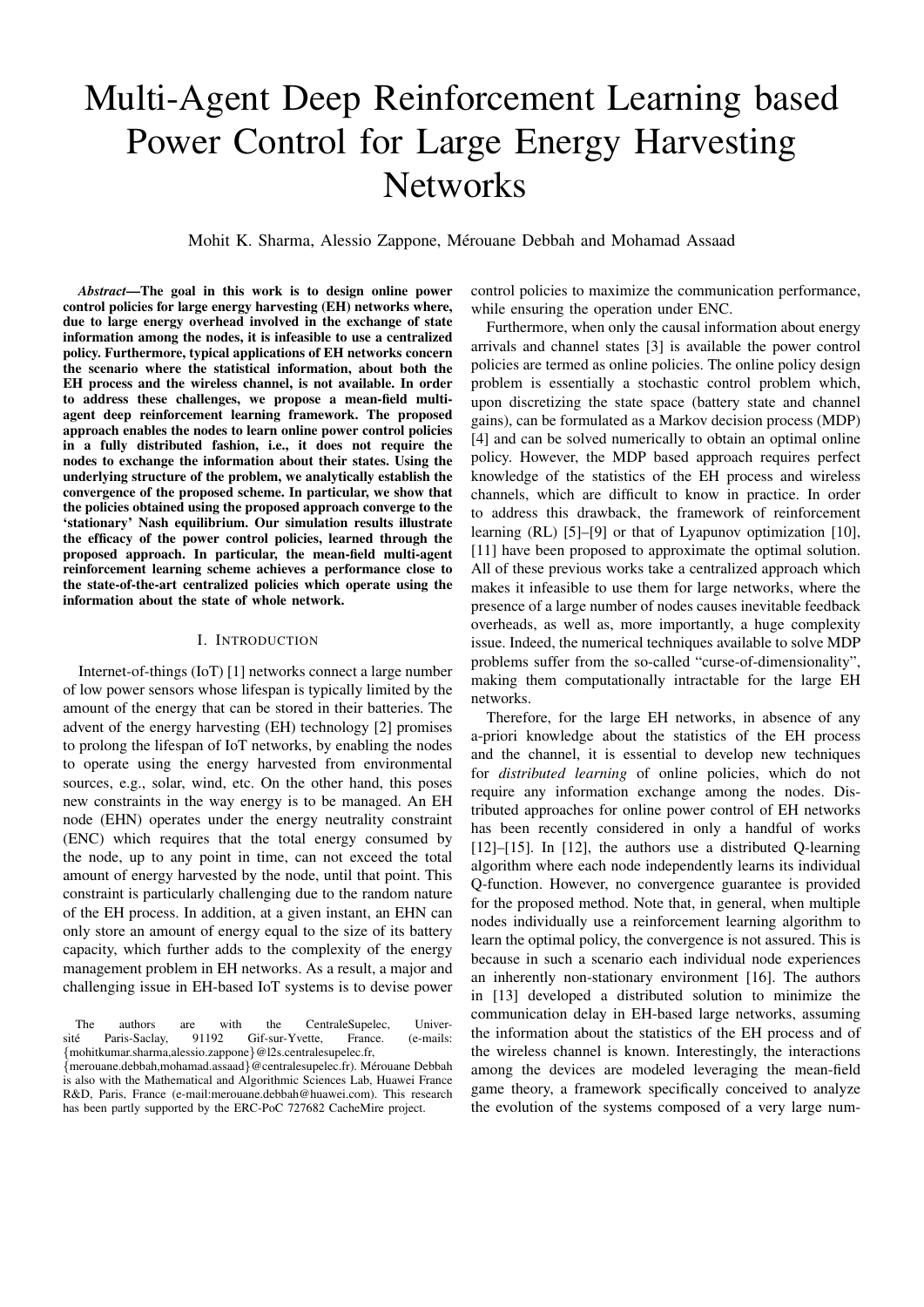ber of distributed decision-makers [17], [18]. A multi-agent reinforcement learning (MARL) approach is considered in [14], where an online policy for sum-rate maximization is developed. However, there it is assumed that the system global state is available at each node, which makes the approach from [14] inapplicable to large networks, due to the extensive signaling required to make the system global state available to all network nodes. In [15], a two-hop EH network is considered, and a MARL-based algorithm with guaranteed convergence is proposed to minimize the communication delay.

The objective of this work is to develop a mechanism to learn the optimal online power control policies for fadingimpaired multiple access channel (MAC) with a large number of EH transmitters, in a distributed fashion. The design of distributed power control policies for EH AWGN MAC is presented in [19], [20]. In [19], the authors presented fixedfraction based policies which achieve a throughput within a constant gap from the optimal throughput. The policies presented in [20] achieve the optimal throughput, asymptotically, and operate in a fully distributed fashion. For EH fading MAC, the authors in [21] presented deep neural network (DNN) based online policies which operate in a centralized fashion, and achieve a near-optimal throughput. However, the design of distributed online policies for EH fading MAC is not available in the literature. In this context, we make the following main contributions:

- We model the problem of throughput maximization for EH MAC as a discrete-time mean-field game. Further, exploiting the structure of the problem, we show that the mean-field game has a *unique* stationary solution.
- Next, we propose to use deep reinforcement learning at each individual node to learn the stationary solution of the mean-field game. Under the proposed scheme the nodes learn the optimal power control in a completely distributed fashion, without any apriori knowledge about the statistics of the EH process and propagation channel.
- Our simulation results illustrate that the throughput achieved by the online power control policies learned using the proposed mean-field MARL (MF-MARL) framework is close to the throughput obtained using the stateof-the-art online policies which operate in a centralized fashion.

In the following section, we describe our system model.

## II. SYSTEM MODEL AND PROBLEM FORMULATION

We consider a time-slotted EH network where a large number of *identical* EHNs transmit their data over a block fading channel to an AP which is connected to the electric mains. The set of transmitters is denoted by  $\mathcal{K} \triangleq \{1, 2, ..., K\}$ , where  $K \gg 1$  denotes the number of EHNs. In the  $n<sup>th</sup>$  slot, the *fading* channel gain between the  $k<sup>th</sup>$  transmitter and the AP is denoted<sup>1</sup> by  $g_n^k \in \mathbf{G}_k$ . In each slot, the channel between



Fig. 1. System model for the EH fading multiple access network. The EH process and battery size at the  $k^{\text{th}}$  node are denoted by  $\mathcal{E}_k$  and  $B_{\text{max}}$ , respectively. The nodes transmit their data to an AP over a fading channel. The complex channel gain from the transmitter  $k$  to the AP, in the  $n<sup>th</sup>$  slot, is denoted by  $g_n^k$ .

any transmitter and the AP remains constant for the entire slot duration, and changes at the end of the slot. We assume that the wireless channels between the nodes and the AP,  $G_k$ 's, are identically distributed.

In a slot, the  $k<sup>th</sup>$  node harvests energy according to a general stationary and ergodic harvesting process  $f_{\mathcal{E}_k}(e_k)$ , where the random variable  $\mathcal{E}_k$  denotes the amount of energy harvested by the  $k^{\text{th}}$  transmitter and  $e_k$  denotes a realization of  $\mathcal{E}_k$ . We assume that the harvesting processes  $\{\mathcal{E}_k\}_{k\in\mathcal{K}}$  are identically distributed across the individual nodes, but not necessarily independent. At each node, the harvested energy is stored in a perfectly efficient, finite capacity battery of size  $B_{\text{max}}$ . Further, only *causal* and *local* information is available, i.e., each node knows only its *own* energy arrivals and the channel states to the AP in the current and all the previous time slots. In particular, no node has information about the battery and the channel state of the other nodes in the network. Also, no information is available about the distribution of the EH process and of the wireless channels at any node.

Let  $p_n^k \leq P_{\text{max}}$  denote the transmit energy used by the  $k^{\text{th}}$ transmitter in the  $n^{\text{th}}$  slot, where  $P_{\text{max}}$  denotes the maximum transmit energy which is determined by the RF front end. Further,  $\mathcal{P}_n \triangleq \{p_n^k\}_{k=1}^K$  denotes the set of transmit energies used in the  $n<sup>th</sup>$  slot, by all the transmitters. The battery at the  $k<sup>th</sup>$  node evolves as

$$
B_{n+1}^k = \min\{[B_n^k + e_n^k - p_n^k]^+, B_{\text{max}}\},\tag{1}
$$

where  $1 \leq k \leq K$ , and  $[x]^+ \triangleq \max\{0, x\}$ . In the above,  $B_n^k$ 

<sup>1</sup>For any symbol in the paper, the superscript and subscript represent the node index and the slot index, respectively, and if only the subscript is present then it denote either the node index or the slot index, depending on the context.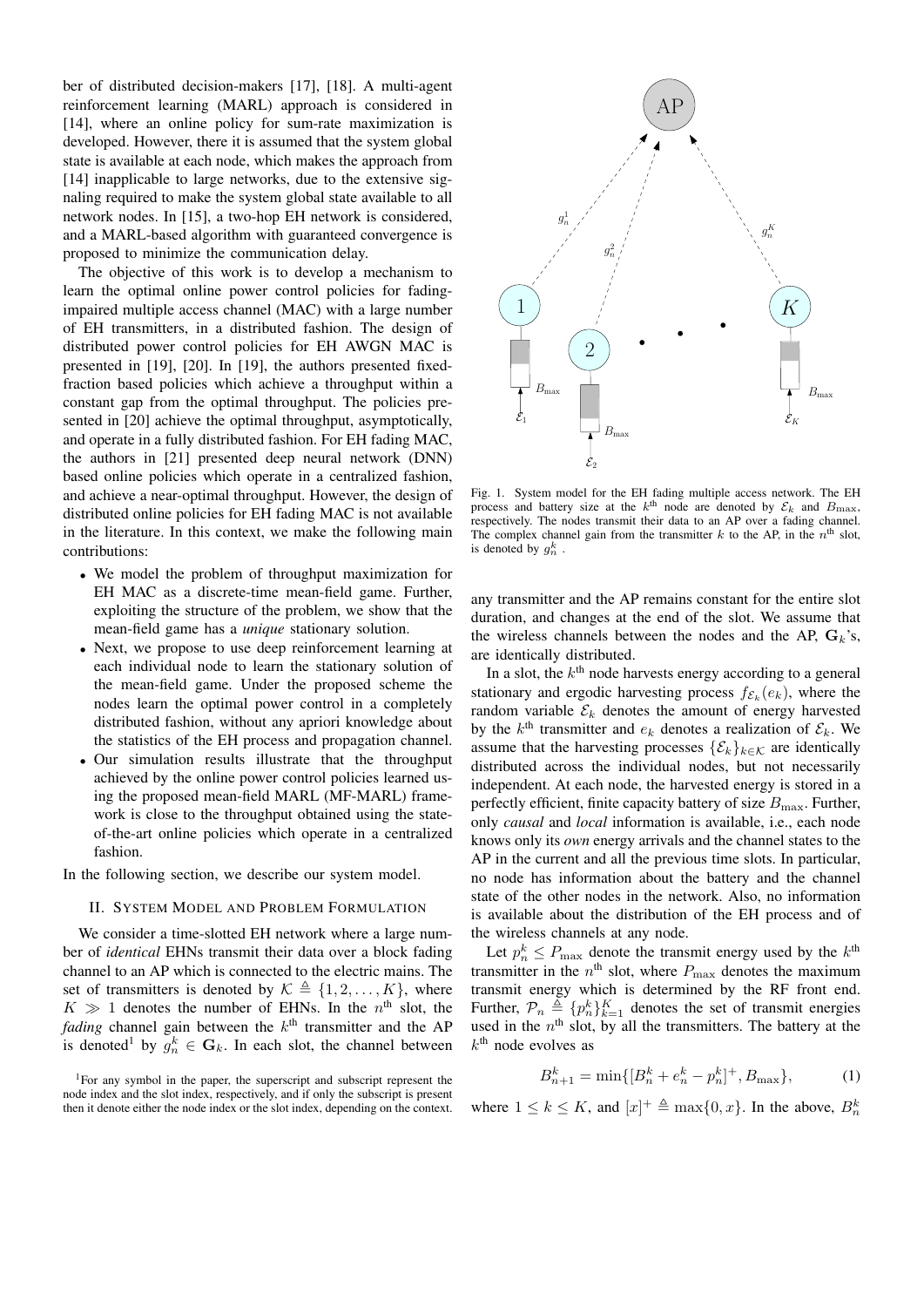and  $e_n^k$  denote the battery level and the energy harvested by the  $k^{\text{th}}$  node, respectively, at the start of the  $n^{\text{th}}$  slot. An upper bound on the successful transmission rate of the EH MAC over N slots is given by  $[22]$ ,  $[23]$ 

$$
\mathcal{T}(\mathcal{P}) = \sum_{n=1}^{N} \log \left( 1 + \sum_{k \in \mathcal{K}} p_n^k g_n^k \right),\tag{2}
$$

where  $\mathcal{P} \triangleq {\mathcal{P}_n | 1 \leq n \leq N}$ . Note that, the above upper bound can be achieved by transmitting independent and identically distributed (i.i.d.) Gaussian signals. In (2), for simplicity and without loss of generality, we set the power spectral density of the AWGN at the receiver as unity.

In the absence of information about the statistics of the EH process and the channel, our goal in this work is to learn an online energy management policy at each node to maximize the time-averaged sum throughput. The optimization problem can be expressed as follows

$$
\max_{\{\mathcal{P}\}} \liminf_{N \to \infty} \frac{1}{N} \mathcal{T}(\mathcal{P}),\tag{3a}
$$

$$
\text{s.t. } 0 \le p_n^k \le \min\{B_n^k, P_{\text{max}}\},\tag{3b}
$$

for all n and  $1 \leq k \leq K$ . Constraint (3b) captures the fact that the maximum energy a node can use in the  $n<sup>th</sup>$  slot is limited by the minimum between the amount of energy available in the battery,  $B_n^k$ , and the maximum allowed transmit energy  $P_{\text{max}}$ . Note that, since the information about the *random* energy arrivals and the channel is only *causally available* and for each node the battery evolves in a Markovian fashion, according to (1), the optimization problem (3) is essentially a stochastic control problem which, upon discretization of the state space, could be formulated as a Markov decision process (MDP). However, obtaining an MDP based solution for the considered setting poses at least three major challenges:

- Infeasible complexity, since in the considered setup a large number of nodes  $K$  is present in the network.
- Considerably large feedback overhead, since global information about the battery and channel states of each node would be needed for the operation of the policy.
- Finally, solving the MDP also requires statistical information about the EH process and the wireless channel, which is often difficult to obtain and indeed is not assumed in this work.

For these reasons, the goal of this work is to develop a framework to learn online power control policies in a distributed fashion, i.e., each node learns the optimal online power control policy without requiring to know the battery and channel states, and actions of the other nodes. In the following sections, we develop a provably convergent multi-agent reinforcement learning approach exploiting the tools of deep reinforcement learning and mean-field games.

## III. MEAN-FIELD GAME TO MAXIMIZE THE SUM THROUGHPUT

In this section, first we model the sum throughput maximization problem in (3) as a discrete time, finite state meanfield game [24]. Next, we present preliminaries on the discretetime mean-field games and list the key results which are useful in showing the convergence of the proposed approach to the stationary solution of the mean-field game.

#### *A. Throughput Maximization Game*

The throughput maximization game  $\mathcal{G}_T \triangleq \{K, \mathcal{S}, \mathcal{P}, \mathcal{R}\}$ consists of:

- The set of players  $\mathcal{K} \triangleq \{1, 2, \ldots, K\}$ , each one corresponding to a unique EH transmitter, where  $K \gg 1$ ;
- The state space of all the players  $S \triangleq \times_{k \in \mathcal{K}} S^k$ , with  $\mathcal{S}^k$  denoting the space of all the states  $s^k$  for the  $k^{\text{th}}$ transmitter and  $|\mathcal{S}^{\bar{k}}| \triangleq d$ . Also, let  $s_n^k \triangleq (B_n^k, g_n^k, e_n^k)$ denote the state of the  $k^{\text{th}}$  transmitter in the  $n^{\text{th}}$  slot, where  $B_n^k$ ,  $g_n^k$ , and  $e_n^k$  are discrete-valued;
- The set of policies of all the nodes  $\mathcal{P} \triangleq \{ \mathcal{P}^k \}_{k \in \mathcal{K}}$ , where  $\mathcal{P}^k$  denotes the policy of the  $k^{\text{th}}$  node;
- The set of reward functions of all the nodes  $\mathcal{R} \triangleq$  $\{\mathcal{R}_k\}_{k\in\mathcal{K}}$ , where  $\mathcal{R}_k$  is the reward function of node k.

Note that, since all the transmitters are identical, the state space of individual nodes,  $S^k$ , is the same set for all  $k = 1, ..., K$ . In the  $n^{\text{th}}$  time slot, the  $k^{\text{th}}$  node uses  $p_n^k$  amount of energy, prescribed by its policy  $\mathcal{P}^k$ , and collects a reward according to its reward function  $\mathcal{R}_k$  and evolves from one state to another.

Under the mean field hypothesis [24], the reward obtained by a given node depends on the other nodes only through the distribution of all the nodes across the states. Let  $\pi_n \triangleq$  $(\pi_n^1, \ldots, \pi_n^d)$  denote the distribution of all the nodes across the states in the  $n^{\text{th}}$  slot, where  $\pi_n^i$  denotes the fraction of nodes in the  $i^{\text{th}}$  state. Thus, in the  $n^{\text{th}}$  slot the reward obtained by the  $k^{\text{th}}$  node can be expressed as

$$
\mathcal{R}_k(\boldsymbol{\pi}_n, p_n^k) = \log \left( 1 + p_n^k + \sum_{i=1}^d (K - 1)\pi_n^i p_i g_i \right)
$$

$$
= \log \left( 1 + \sum_{i=1}^d K \pi_n^i p_i g_i \right), \tag{4}
$$

where  $g_i$  is the wireless channel gain between the nodes in the i<sup>th</sup> state and the AP, and  $p_i \in \mathcal{A}_p \triangleq \{0, p_{\min}, \ldots, p_{\max}\}\$ denotes the energy level used for transmission by the nodes in the  $i<sup>th</sup>$  state. Here,  $p<sub>min</sub>$  denotes the minimum energy required for transmission. Note that, (4) is written using the fact that under the mean-field hypothesis all the nodes are identical and hence use the same policy which also implies that the reward function,  $\mathcal{R}_k(\cdot, \cdot)$ , is identical for all the nodes. Hence, to simplify the notations, in the ensuing discussion we omit the node index  $k$ . Also, (4) implicitly assumes that all nodes

<sup>&</sup>lt;sup>2</sup>We note that, in a scenario when all the EHNs simultaneously transmit their data, the cumulative signal-to-noise ratio (SNR) term in (2),  $\sum_{k \in \mathcal{K}} p_n^k g_n^k$ , grows with the number of users in the network. In practice, this problem can be circumvented by ensuring that the transmit power of EHNs scales down in inverse proportion to the number of users, i.e.,  $O\left(\frac{1}{K}\right)$ , as when the number of users increases the power per user must decrease in order to ensure that the total energy in the network stays finite.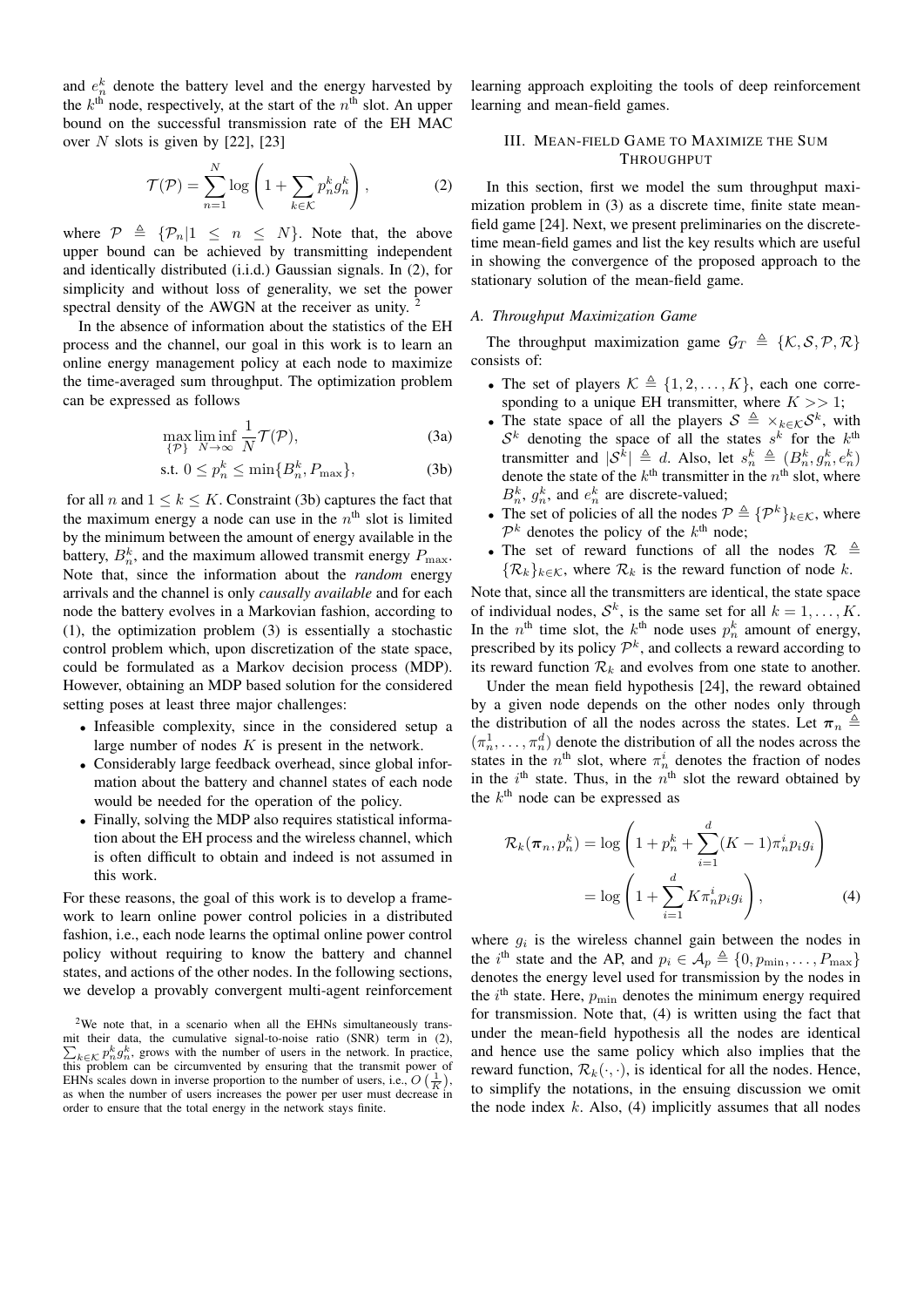in state i use the energy  $p_i$  which is motivated<sup>3</sup> by the fact that for an MDP with finite state and action sets the optimal policy is a Markov deterministic policy [25, Thm. 8.4.7], i.e., in a slot the optimal transmit energy for a node depends only on its current state.

In the  $n^{\text{th}}$  slot, when a node in state  $s_n \in \mathcal{S}$  transmits using energy  $p_{s_n}$  the system evolves as

$$
\pi_{n+1}^j = \sum_i \pi_n^i P_{ij}^n(p_i), \qquad (5)
$$

where  $P_{ij}^n(\cdot)$  denotes the probability in the slot n that a node in state i transits to state j, and depends on,  $p_i$ , the energy used for transmission by the node in the  $i<sup>th</sup>$  state<sup>4</sup>. In addition,  $P_{ij}^n(\cdot)$  is determined by the statistics of the EH process and the wireless channel. In a given slot, all the nodes obtain a reward,  $\mathcal{R}(\pi_n,\mathcal{P})$ , equal to the total number of bits successfully decoded in that slot, by the AP.

For a given node, starting from the  $n<sup>th</sup>$  slot the expected sum-throughput obtained by following a policy  $P$  can be expressed as

$$
V_n(\boldsymbol{\pi}_n, \mathcal{P}) = \mathcal{R}(\boldsymbol{\pi}_n, \mathcal{P}) + V_{n+1}(\boldsymbol{\pi}_{n+1}, \mathcal{P}), \qquad (6)
$$

where  $V_{n+1}(\pi_{n+1}, \mathcal{P})$  denotes the expected throughput obtained by following a policy  $P$  starting from the slot  $n + 1$ , when in the  $(n+1)$ <sup>th</sup> slot the distribution of the nodes across the states is given by  $\pi_{n+1}$ . In the rest of the paper  $V(\cdot, \cdot)$  is also termed as the value function. In the above, similar to an MDP [25], (6) is written using the fact that the expected sumthroughput obtained by following a policy  $P$ , starting from the time slot  $n$ , is equal to the sum of the expected sum-throughput obtained in the slot n and the slot  $n + 1$  onward. Note that, under the mean-field hypothesis, the expected sum-throughput in (6) is identical for all the nodes and due to special structure of the reward function, the value function of each node  $V(\cdot, \cdot)$ only depends on the distribution of the nodes across the states,  $\pi_n$ , not on the state of the individual nodes. Hence, (6) does not include a superscript/subscript to denote the node index. In the following, we present preliminaries on the discrete-time finite state mean field games.

#### *B. Preliminaries: discrete-time finite state Mean-field games*

In the following, we define the notions of Nash equilibrium, stationary solution, and briefly summarize the key results used for proving the convergence of the proposed MARL algorithm. For a detailed exposition on the discrete-time finite state meanfield games we refer the readers to [24].

Definition 1 (Nash maximizer). *For a fixed probability vector*  $π<sub>n</sub>$ *, a policy*  $P<sup>*</sup>$  *is said to be a Nash maximizer if and only if* 

$$
V_n(\pi_n, \mathcal{P}) \le V_n(\pi_n, \mathcal{P}^*),
$$
 for all policies  $\mathcal{P}$ .

Next, for a discrete-time finite state mean-field game, we define the notions of a solution and stationary solution.

<sup>3</sup>Note that, for stochastic games with partial observability, an optimal policy could be history dependent.

<sup>4</sup>Note that, in a general mean-field game the transition probabilities  $P_{ij}^n$ may also depend on the actions of the other players.

Definition 2 (Solution of a mean-field game). *Suppose that for each*  $\pi_n$  *there exists a Nash maximizer*  $\mathcal{P}^*$ *. Then a sequence of tuples*  $\{(\pi_n, V_n)$  *for*  $n \in \mathbb{N}\}$  *is a solution of the mean field game if for each* n ∈ N *it satisfies* (5) *and* (6) *for some Nash maximizer of*  $V_n$ *.* 

**Definition 3** (Stationary solution). Let  $\mathcal{G}_{\pi}$  and  $\mathcal{K}_V$  be defined  $as \mathcal{G}_{\boldsymbol{\pi}_n}(V_{n+1}) = V_n(\boldsymbol{\pi}_n, \mathcal{P}), \text{ and } \mathcal{K}_{V_n}(\boldsymbol{\pi}_n) = \boldsymbol{\pi}_{n+1}.$  A pair *of tuple*  $(\tilde{\pi}, \tilde{V})$  *is said to be a stationary solution if and only if*

$$
\mathcal{G}_{\tilde{\boldsymbol{\pi}}}(\tilde{V}) = \tilde{V} \text{ and } \mathcal{K}_{\tilde{V}}(\tilde{\boldsymbol{\pi}}) = \tilde{\boldsymbol{\pi}}.
$$

Note that, the operators  $\mathcal{K}_{V_n}(\cdot)$  and  $\mathcal{G}_{\pi_n}(\cdot)$  are compact representations of (5) and (6), respectively, which are essentially discrete time counterparts of Hamilton-Jacobi-Bellman and Fokker-Planck equations. The stationary solution of a mean-field game,  $(\tilde{\pi}, \tilde{V})$ , is a fixed-point of operators  $\mathcal{G}_{\pi}$  and  $\mathcal{K}_V$ . Next, we list the results which identifies the conditions under which a stationary solution exists. We omit the proofs for brevity. These results are later used for proving the convergence of our mean-field MARL (MF-MARL) algorithm to the stationary solution.

Theorem 1 (Uniqueness of Nash maximizer (Theorem 2 [24])). Let  $f_i(\mathcal{P}) = \frac{\partial V(\pi, \mathcal{P})}{\partial p_i}$  where  $p_i \in [0, P_{\text{max}}]$  for all  $1 \leq i \leq d$ . If the value function  $V_n$  is convex and continuous with respect to  $p_i$ , and  $f_i$  is strictly diagonally convex, i.e., it *satisfies*

$$
\sum_{i=1}^{d} (p_i^1 - p_i^2)(f_i(\mathcal{P}^1) - f_i(\mathcal{P}^2)) > 0,
$$
\n(7)

*then there exists a unique policy which is a Nash maximizer for the value function V. Here,*  $p_i^1$  and  $p_i^2$  denote the actions *prescribed in the* i *th state by two arbitrary policies* P <sup>1</sup> *and* P 2 *, respectively.*

The following result shows that if the reward function is monotonic with respect to both the variables,  $\pi$  and  $p_i$ , then the mean-field game admits a unique stationary solution.

Theorem 2 (Uniqueness of stationary solution (Proposition 4.3.1, [26])). *Let the value function be a continuous function with respect to its both arguments, and also assume that there exists a unique Nash maximizer*  $\mathcal{P}_n$  *for all*  $n \in \{0, 1, 2, \dots\}$ *. Further, let the reward function be monotone with respect to the distribution* π*, i.e,*

$$
\sum_{i=1}^{d} (\pi_i^2 - \pi_i^1) (\mathcal{R}_i(\mathcal{P}^1, \pi^2) - \mathcal{R}_i(\mathcal{P}, \pi^1)) \ge 0,
$$
 (8)

*then there exists a unique solution for the mean-field game. In the above,*  $\mathcal{R}_i(\cdot, \cdot)$  *denotes the reward obtained by the nodes in the* i *th state.*

In the following, we establish that the mean-field game  $\mathcal{G}_T$ admits a unique stationary solution.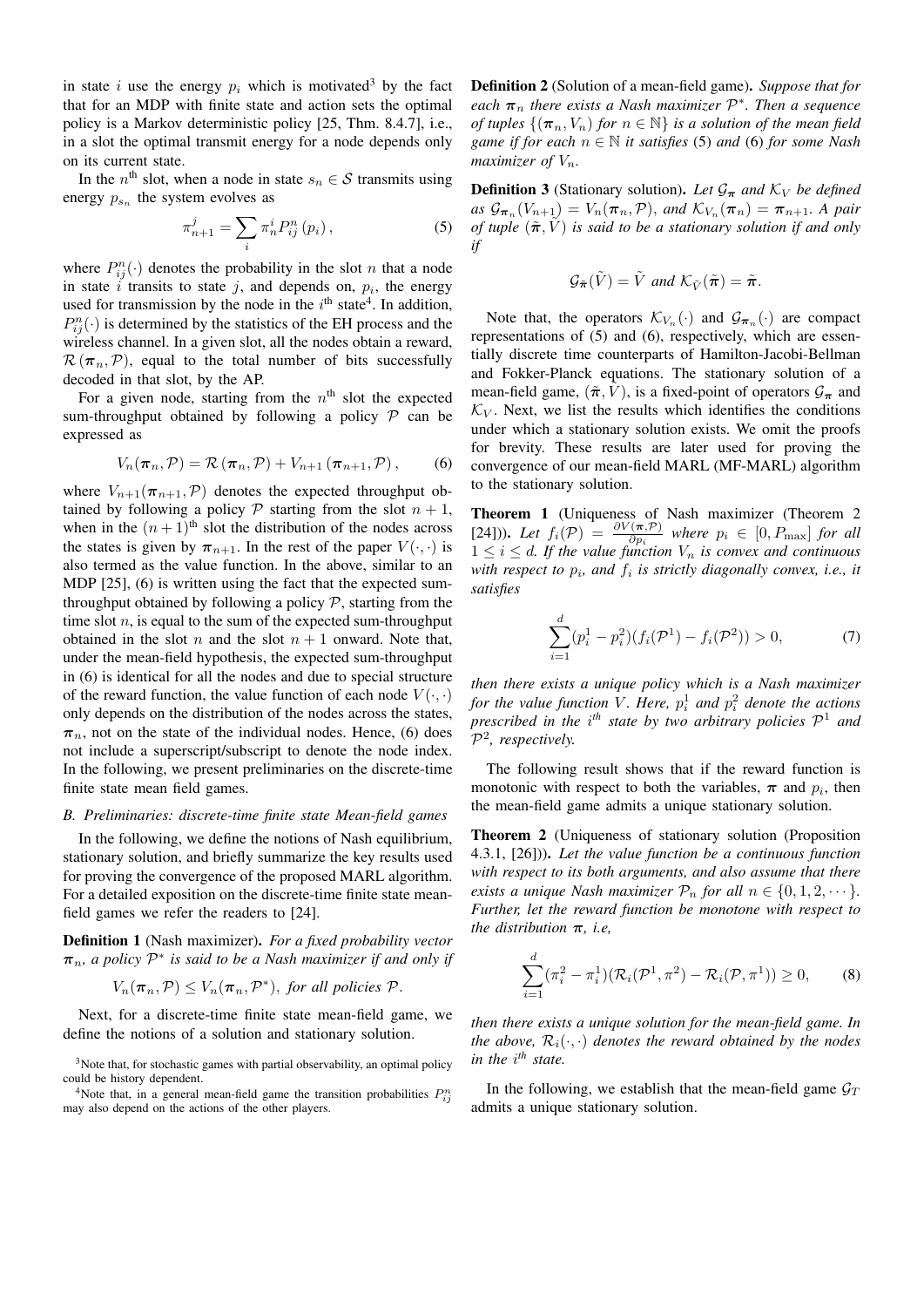### *C. Unique Stationary Solution for*  $\mathcal{G}_T$

# Theorem 3. *The throughput maximization mean-field game*  $\mathcal{G}_T$  has a unique stationary solution.

#### *Proof.* Proof is relegated to Appendix A

In the next section, we present an algorithm to learn the stationary solution of the mean-field game  $\mathcal{G}_T$ , as well as the corresponding Nash maximizer power control policy. The proposed approach uses reinforcement learning for this purpose and is termed as MF-MARL approach.

#### IV. MF-MARL APPROACH TO POWER CONTROL

In this section, we present our mean-field MARL approach to learn online power control policies which maximize the throughput of an EH fading MAC with large number of users. We show that the proposed approach enables the distributed learning of the power control policies which eventually converge to the *stationary* Nash equilibrium. The proposed MF-MARL algorithm to obtain the online policies exploits the fact that a discrete time finite state mean field game has the fictitious play property (FPP) [26]. The FPP for a discrete time mean field game is described in the following. Let  $m$  denote the iteration index and  $\bar{\pi}_1$  denote an arbitrary probability vector representing the initial distribution of the nodes across the states. Let

$$
\mathcal{P}_m^* \triangleq \arg\max_{\mathcal{P}} V_m\left(\boldsymbol{\bar{\pi}}_m, \mathcal{P}\right),\tag{9}
$$

$$
\boldsymbol{\pi}_{m+1} = \mathcal{K}_{V_m(\mathcal{P}_m^*)}(\boldsymbol{\pi}_m), \tag{10}
$$

and 
$$
\bar{\pi}_{m+1} = \frac{m}{m+1} \bar{\pi}_m + \frac{1}{m+1} \pi_{m+1}.
$$
 (11)

The procedure described by (9), (10) and (11) is called the fictitious play procedure. As described in (9), at the  $m<sup>th</sup>$ iteration, a node attempts to learn the Nash maximizer, given that its belief about the distribution of the nodes across the states is  $\bar{\pi}_m$ . Further, at each iteration of the fictitious play procedure the belief about the distribution is updated using (10) and (11). A discrete-time mean field game is said to have the FPP if and only if the procedure described by (9), (10) and (11) converges. The following result provides the conditions under which the fictitious play procedure converges to the unique solution of the discrete-time mean field game.

Theorem 4 (Convergence of FPP to unique stationary solution (Theorem 4.3.2 [26])). Let  $(\pi_m, V_m)$  denote the sequence *generated through the FPP. If a mean-field game has the unique Nash maximizer at each stage of the game, and the reward function is continuous and monotone with respect to probability vector*  $\pi$ *, then the sequence*  $(\pi_m, V_m)$  *converges to*  $(\tilde{\pi}, V)$ , the unique stationary solution of the mean-field game.

For the throughput maximizing mean-field game  $\mathcal{G}_T$ , the convergence of the FPP to the stationary solution of the game directly follows from the above result and the Theorem 3. As a consequence of this result, the stationary solution of

# Algorithm 1 : MF-MARL approach to learn online policies **Initialize:**  $\bar{\pi}_1$  to a valid probability vector,  $\epsilon_1$ ,  $\tilde{\epsilon}$ ,  $N_1$  and  $m \leftarrow 0, n \leftarrow 0$ . Here,  $N_1$  denotes the length of a Q-learning episode.

do

- 1) Set  $m \leftarrow m + 1$ ; at each node execute Q-learning algorithm to learn Nash maximizer  $\mathcal{P}_m^k*$
- 2) In the  $n^{\text{th}}$  time-slot,  $n \leq N_1$ , of Q-learning episode the AP estimate  $\pi_{m_n}$ .
- 3)  $n \leftarrow n+1$ . If  $\|\boldsymbol{\pi}_{m_n} \boldsymbol{\pi}_m\|_2 \geq \epsilon_1$  or  $n > N$ , broadcast  $\pi_{m+1} = \pi_{m_{n+1}}$ ; else go to step 2.
- 4) Update  $\bar{\pi}_{m+1}$  using (11) and  $n \leftarrow 0$ .

while  $\|\bar{\pi}_{m+1} - \bar{\pi}_m\|_2 \leq \tilde{\epsilon}.$ 

Output: The near-optimal policies and distribution are given by  $\mathcal{P}^*$  and  $\tilde{\pi}$ , respectively.

the game  $\mathcal{G}_T$  can be learned through the fictitious play procedure, provided the Nash maximizer can be found at each iteration of the fictitious play procedure, and the belief about the distribution is updated correspondingly. The MF-MARL proposes to use the reinforcement learning to learn the Nash maximizer at each iteration, i.e., for a given belief distribution  $\bar{\pi}$  each node uses a reinforcement learning algorithm to learn the Nash maximizer. The proposed MF-MARL approach is described in Algorithm 1.

In order to implement the step 2 of the algorithm, the AP builds an estimate of  $\pi_{m_n}$ , and periodically broadcasts it to the entire network. In the simulations, presented in Sec. V, we use the empirical distribution as an estimate of  $\pi_{m_n}$ . Also, in order to implement the Q-learning algorithm each node requires the information about reward, i.e., the sum-throughput, obtained in each slot. Since the reward function is same across the nodes, this could be accomplished by using the belief about the distribution. In particular, each node uses its own policy and the belief about the distribution to build an estimate of the reward obtained in each slot. Alternatively, in each slot the AP can directly broadcast the total number of bits successfully decoded by it. The latter method obviates the need to maintain a belief about the distribution of the nodes, albeit at the cost of a higher feedback overhead. The latter method is essentially cooperative multi-agent Q-learning [27] where nodes attempt to maximize a common reward function. In our simulations it is observed that the proposed MF-MARL based approach performs marginally better than the cooperative multi-agent Q-learning method.

At each node, we implement the reinforcement learning algorithm using the deep Q-learning [28] method where the Q-function is approximated using a DNN. In order to learn the Q-function, the DNN is successively trained using the problem data. This approach of using a DNN to learn Q-function has the following advantages:  $(i)$  it obviates the need to discretize the state space, as the Q-function approximation learned using the DNN is continuous over the state space, whereas in conventional approach it is learned for discrete state-action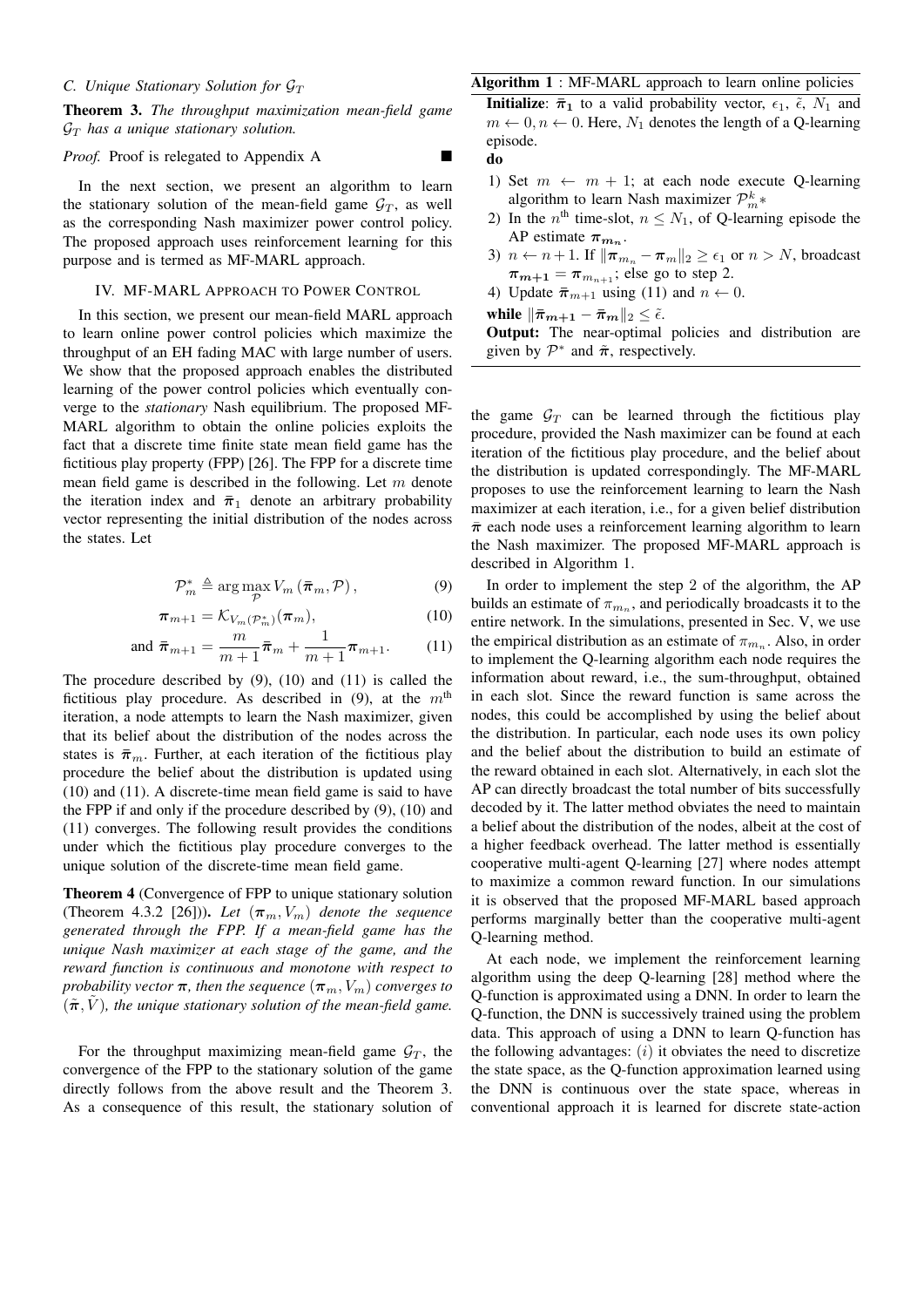TABLE I PERFORMANCE OF THE MF-MARL AND COOPERATIVE MULTI-AGENT Q-LEARNING APPROACH FOR AN EH MAC WITH  $K = 5$  USERS AND  $v = 3.5$ . PERFORMANCE OF THE CENTRALIZED POLICY CORRESPONDS TO 100%.

| Mean | <b>Centralized Policy</b> | MF-MARL policy | MF-MARL policy | Cooperative Q-learning | Cooperative Q-learning |
|------|---------------------------|----------------|----------------|------------------------|------------------------|
| (m)  | (RPS in nats)             | (RPS in nats)  | (Percentage)   | (RPS in nats)          | (Percentage)           |
| 4    | 3.1498                    | 2.9371         | 93.24%         | 2.9354                 | 93.19%                 |
| 5    | 3.3107                    | 3.1353         | 94.70%         | 3.0046                 | $90.75\%$              |
| 6    | 3.4410                    | 3.2896         | 95.60%         | 3.1852                 | 92.56%                 |
| ⇁    | 3.5102                    | 3.3038         | 94.11%         | 3.2417                 | 92.35%                 |
| 8    | 3.6146                    | 3.3903         | 93.79%         | 3.3064                 | 91.47%                 |
| 9    | 3.6166                    | 3.4799         | 96.22%         | 3.4528                 | 93.90%                 |

pairs, (ii) it is inherently faster, compared to the conventional approach of implementing the Q-learning. This is because for a given state the Q-function corresponding to all the actions is learned simultaneously. We also note that in the first and second step of Algorithm 1, the use of Q-learning could be replaced by any other variant of reinforcement learning schemes, e.g., actor-critic algorithm. In the following section, we present the simulation results.

#### V. SIMULATION RESULTS

We consider an EH fading MAC with  $K = 5$  EH transmitters where each EHN harvests energy according to a nonnegative truncated Gaussian distribution with mean m and variance  $v = 3.5$ , independently of the other nodes. The size of the battery at each transmitter is  $B_{\text{max}} = 20$  and the maximum amount of energy allowed to be used for transmission in a slot is  $P_{\text{max}} = 15$ . Note that, the unit of energy is  $10^{-2}$  J. We benchmark the performance of the proposed MF-MARL and cooperative Q-learning approach against the state-of-the-art DNN based centralized online policy [21]. In the centralized scheme the online policy is learned by training a DNN using the data obtained by jointly optimal offline policies proposed in [22]. In contrast to online policies, the offline policies are designed assuming non-causal information about the energy arrivals and the channel states over the entire time-horizon. It is observed in [21] that the throughput achieved by the DNN based centralized online policy is more than 90% of the throughput achieved by the optimal offline policies [22]. At each node, the deep Q network consists of 10 hidden layers and one input and output layer. The input layer contains 3 neurons, while the number of neurons in the output layer is equal to  $|A| = 150$ , where  $A = \{0, 0.1, 0.2, ..., 15\}$ . The first, third, fifth, seventh, and ninth hidden layer consists of 60, 58, 56, 54, and 52 neurons, respectively. The number of neurons in each even indexed hidden layer remains same as in the preceding odd indexed hidden layer. At each layer, except the output layer, the rectified linear unit (ReLu) is used as an activation function. The output layer uses a linear activation function. The deep Q-learning algorithm uses  $\gamma = 0.99$ , and uses the exploration probability  $\epsilon_{\text{max}} = 1$  at the start which decays to  $\epsilon_{\text{min}} = 0.01$  with a decay factor equal to 0.995. The replay memory of length 2000 is used. In Algorithm 1, we use  $\epsilon_1 = 0.01$ ,  $\tilde{\epsilon} = 0.001$ , and  $N_1 = 1000$ . The performance is



Fig. 2. Convergence of the MF-MARL algorithm. For  $m = 7$ , within first 1000 slots the sum-throughput obtained by the MF-MARL approaches roughly 99% of the value shown in Table I. On the other hand, for  $m = 5$ , it takes approximately 5000 slots to achieve a sum-throughput which is within 97% of the value attained finally.

evaluated by averaging the sum-throughput obtained over  $10<sup>5</sup>$ slots.

As observed from the results presented in Table I, the policies obtained using the proposed MF-MARL based approach achieve the sum-throughput which is close to the throughput achieved by the DNN-based centralized policies. However, in contrast to the proposed approaches, the centralized online policy requires the information about the state of all the nodes in the network. Note that, in order to implement MF-MARL (or deep Q-learning), the actions space,  $A$ , has to be quantized which leads to the loss in the throughput, relative to the centralized scheme where the output transmit powers are continuous. We observe that the proposed MF-MARL based approach performs marginally better than the cooperative multi-agent Q-learning based scheme. However, in contrast to cooperative multi-agent Q-learning approach, the MF-MARL based procedure requires significantly less feedback. Also, it is interesting to note that the proposed MF-MARL algorithm achieves near-optimal throughput even for a network with small number of nodes. Further, the result in Fig. 2 show